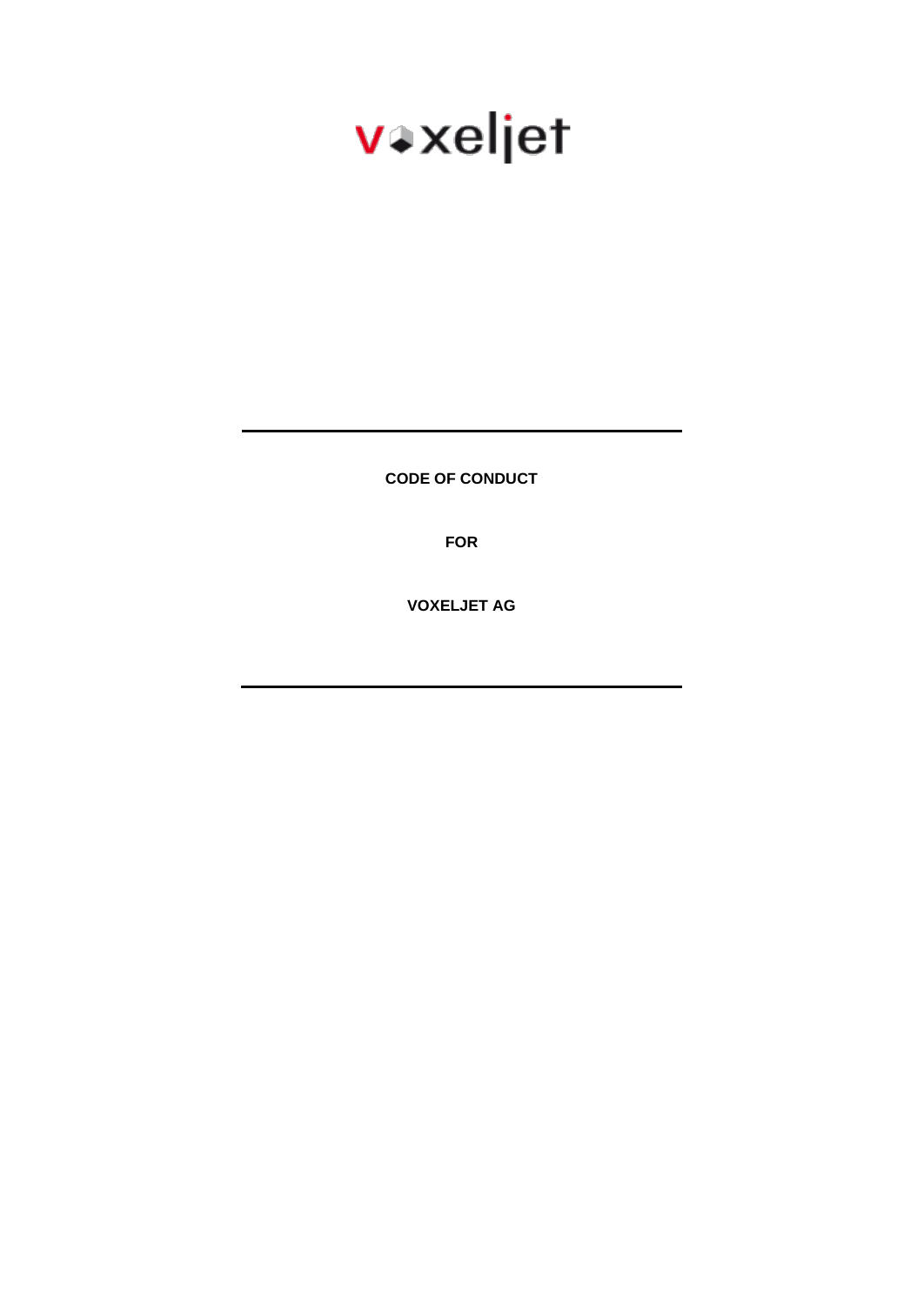# **VOXELJET AG CODE OF CONDUCT**

# **TABLE OF CONTENTS**

# Page

| $\mathbf{I}$ . |                                                             |  |
|----------------|-------------------------------------------------------------|--|
| II.            |                                                             |  |
| III.           |                                                             |  |
| IV.            |                                                             |  |
| V.             |                                                             |  |
| VI.            |                                                             |  |
| VII.           |                                                             |  |
| VIII.          |                                                             |  |
| IX.            |                                                             |  |
| Χ.             |                                                             |  |
| XI.            |                                                             |  |
| XII.           | Electronic Communications and Data Protection Policy  13    |  |
| XIII.          |                                                             |  |
| XIV.           |                                                             |  |
| XV.            |                                                             |  |
| XVI.           |                                                             |  |
| XVII.          |                                                             |  |
| XVIII.         |                                                             |  |
| XIX.           |                                                             |  |
| XX.            | Compliance with the Code of Conduct and its Sub-Policies 17 |  |
| XXI.           |                                                             |  |
|                |                                                             |  |
|                |                                                             |  |

| maaladka 1<br>$-$ vnin. |  |
|-------------------------|--|
|                         |  |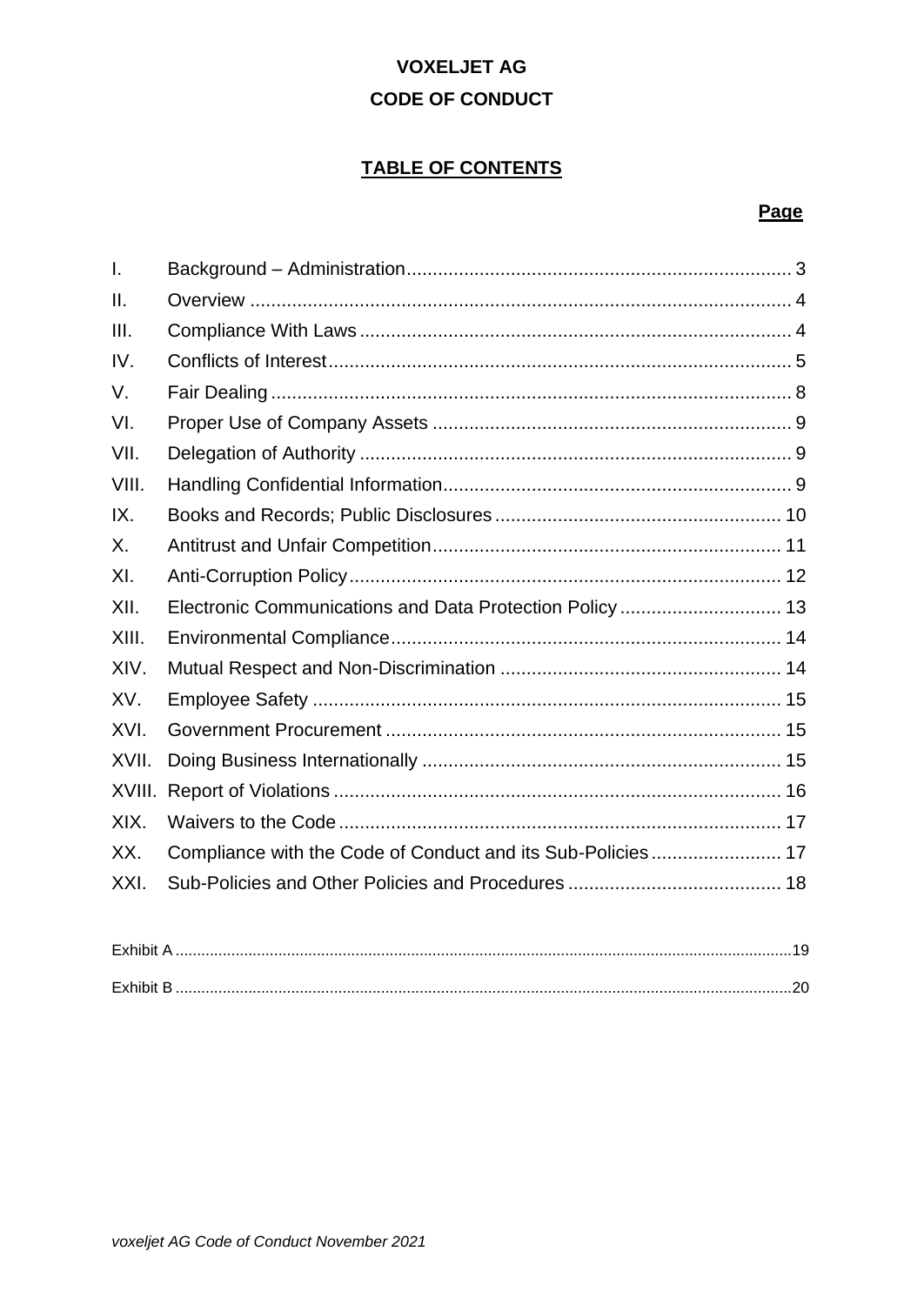# **VOXELJET AG CODE OF CONDUCT**

#### <span id="page-2-0"></span>**I. Background – Administration**

The reputation and integrity of voxeljet AG and each of its worldwide subsidiaries and branches established from time to time, together the "Company" or "voxeljet Group") is a valuable asset that is vital to the Company's success. Each director, officer, manager, freelancer and employee of any entity in the voxeljet Group (collectively referred to as "Company Personnel"), is responsible for conducting business in a manner that demonstrates a commitment to the highest standards of integrity. This Code of Conduct (the "Code" or the "Code of Conduct") applies to all Company Personnel to enable them to meet such standards. Specifically, the purpose of this Code is:

- to encourage among Company Personnel a culture of honesty, accountability and mutual respect;
- to provide guidance to help Company Personnel to recognize and deal with ethical issues; and
- to provide mechanisms for Company Personnel to report unethical conduct.

While this Code is designed to provide helpful guidelines, it is not intended to address every specific situation. Nevertheless, in every instance, the Company requires that Company Personnel act honestly, fairly and with a view towards "doing the right thing." Therefore, dishonest or unethical conduct or conduct that is illegal will constitute a violation of this Code, regardless of whether such conduct is specifically referenced in this Code. The Company intends to be listed on a national stock exchange in the United States. As such, it will be subject to foreign rules and regulations regarding anti-corruption and compliance procedures that it otherwise may not have been subject to. This Code and the *Anti-Corruption Policy* and *Conflicts of Interest Review Policy*, which are sub-policies of this Code, are designed to create a world class compliance program to enable the Company to comply with all applicable rules and regulations.

This Code and its sub-policies have been adopted by the management board (*Vorstand*) of the Company (the "Management Board") and approved by the supervisory board (*Aufsichtsrat*) of the Company (the "Supervisory Board"). The Management Board shall designate a chief compliance officer for the Company (the "Chief Compliance Officer") who will implement and administer the Code and its sub-policies. From time to time, the Management Board may appoint additional compliance officers, or authorize the Chief Compliance Officer to do so, to manage compliance at a local or regional level and who will report to the Chief Compliance Officer (each a "Compliance Officer"). The Chief Compliance Officer and any other Compliance Officers shall report to the Management Board, which shall make periodic reports to the audit committee (*Prüfungsausschuss*) of the Supervisory Board ("Audit Committee") regarding the Company's compliance program. Company Personnel should feel free to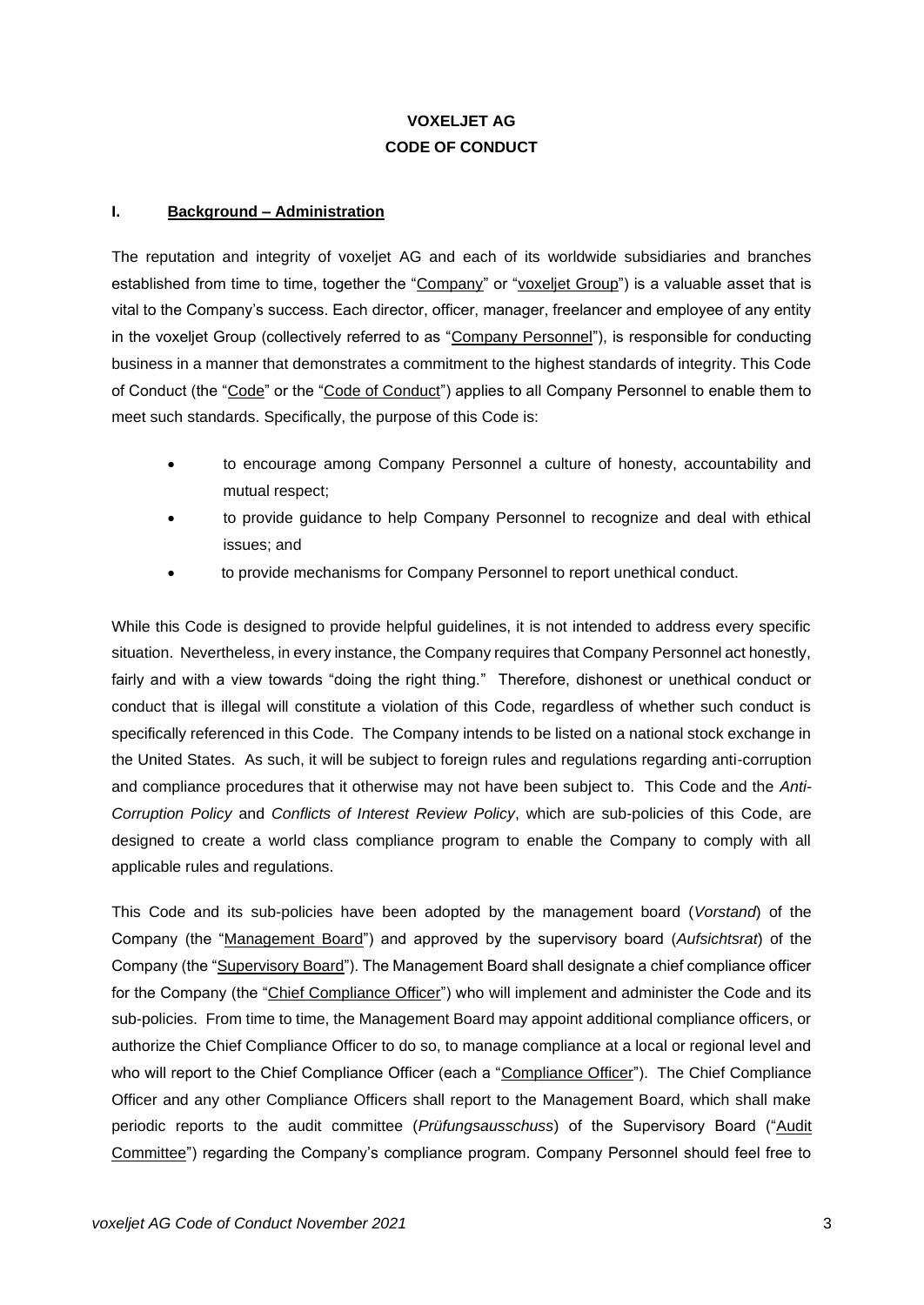direct questions concerning this Code and its sub-policies to the Chief Compliance Officer and any other Compliance Officer. The Chief Compliance Officer and any other Compliance Officers are listed with their contact information on Exhibit B. Any violation of this Code or its sub-policies that is material to the Company's business or any business unit shall be reported promptly to the Chief Compliance Officer, to the members of the Management Board who are responsible for the Company's disclosure and internal controls over financial reporting and to the Audit Committee.

**Violations and a strong suspicion of violations of the Code of Conduct must be reported as required by Section XVIII below. Retaliation in any form against an individual who reports an alleged violation of this Code of Conduct, even if the report is mistaken, may itself be a violation of law and is a serious violation of this Code of Conduct.** 

#### <span id="page-3-0"></span>**II. Overview**

It is the policy of the Company:

- to comply with all applicable governmental laws, rules and regulations;
- to require Company Personnel at all times to observe honest and ethical conduct in the performance of the Company's related responsibilities, including the avoidance of conflicts of interest and the solution of such conflicts of interest in the meaning of this Code respectively;
- to expect Company Personnel to treat others in a professional manner, including other employees, stockholders, customers and vendors; and
- to encourage and support internal disclosure of any violation of this Code for appropriate action.

This Code of Conduct governs the business-related conduct of Company Personnel. This Code applies to directors who are not employees insofar as it relates to their roles as directors.

A copy of this Code of Conduct will be available on the Company's website as required by applicable law.

# <span id="page-3-1"></span>**III. Compliance With Laws**

A variety of laws apply to the voxeljet Group and its operations. Company Personnel are expected to comply with all such laws, as well as rules and regulations adopted under such laws. Examples of criminal violations under these laws include:

- stealing, embezzling or misapplying corporate funds or resources;
- making, or causing to be made, false entries in the books and records of the Company;
- making or authorizing a payment for an expressed purpose on the Company's behalf to an individual who intends to use it for a different purpose; or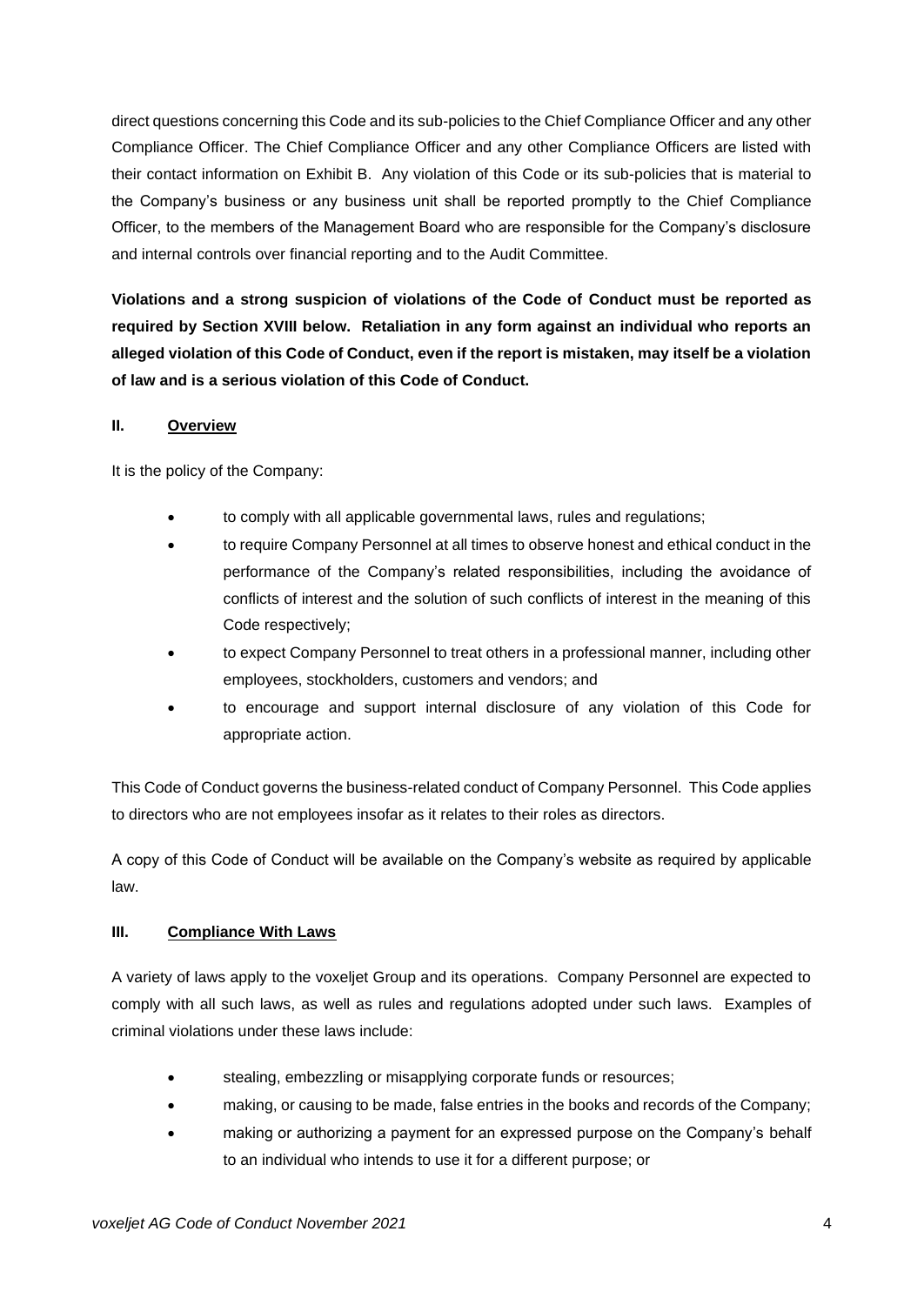• making or authorizing payments, whether corporate or personal, of cash or other items of value that are intended to influence the judgment or actions of political candidates, government officials or businesses in connection with any of the Company's activities.

The Company must and will report all suspected criminal violations to the appropriate authorities for possible prosecution, and will investigate, address and report, as appropriate, non-criminal violations.

The Senior Financial Officers (as hereinafter defined), shall, and shall strive to ensure that all other Company Personnel, carry out their duties in compliance with all such applicable laws, rules and regulations. Company Personnel, including Senior Financial Officers, are encouraged, subject to applicable law, to bring to the attention of the Chief Compliance Officer and the Audit Committee any information he or she may have concerning evidence of any violation of the securities or other laws, rules or regulations applicable to the Company and the operation of its business. The term "Senior Financial Officer" means any of the Company's chief executive officer, chief financial officer, chief accounting officer, controller and any other persons performing similar functions.

# <span id="page-4-0"></span>**IV. Conflicts of Interest**

Company Personnel are expected to make or participate in business decisions and actions in the course of their employment with the Company based on the best interests of the Company as a whole, and not based on personal relationships or benefits. A conflict of interest, which can occur or appear to occur in a wide variety of situations, can compromise the business ethics of Company Personnel. Generally speaking, a conflict of interest occurs when the personal interest of Company Personnel or members of their immediate family (including other persons living in their household other than domestic help) or business partners interferes with, or has the potential to interfere with, the interests or business of the Company.

A conflict of interest occurs, for example, when any Company Personnel (or a family member, friend or business associate) is on one side of a transaction and the Company is on the opposite side of the transaction (other than approved transactions like employment compensation). A conflict of interest also includes any act that has the potential to compromise the integrity, judgment or ability of any Company Personnel to fulfill his or her entrusted duties to the Company to the best of his or her ability or in any way interferes with or compromises, or has the potential to interfere with or compromise, the reputation or business interests of the Company.

A conflict of interest may occur where Company Personnel or their family member receives a gift, a unique advantage, or an improper personal benefit as a result of such person's position at the Company. A conflict of interest could make it difficult for Company Personnel to perform corporate duties objectively and effectively because he or she is involved in a competing interest. Company Personnel must be alert to recognize any situation that may raise conflict of interest issues and must disclose to the Chief Compliance Officer any material transaction or relationship that reasonably could be expected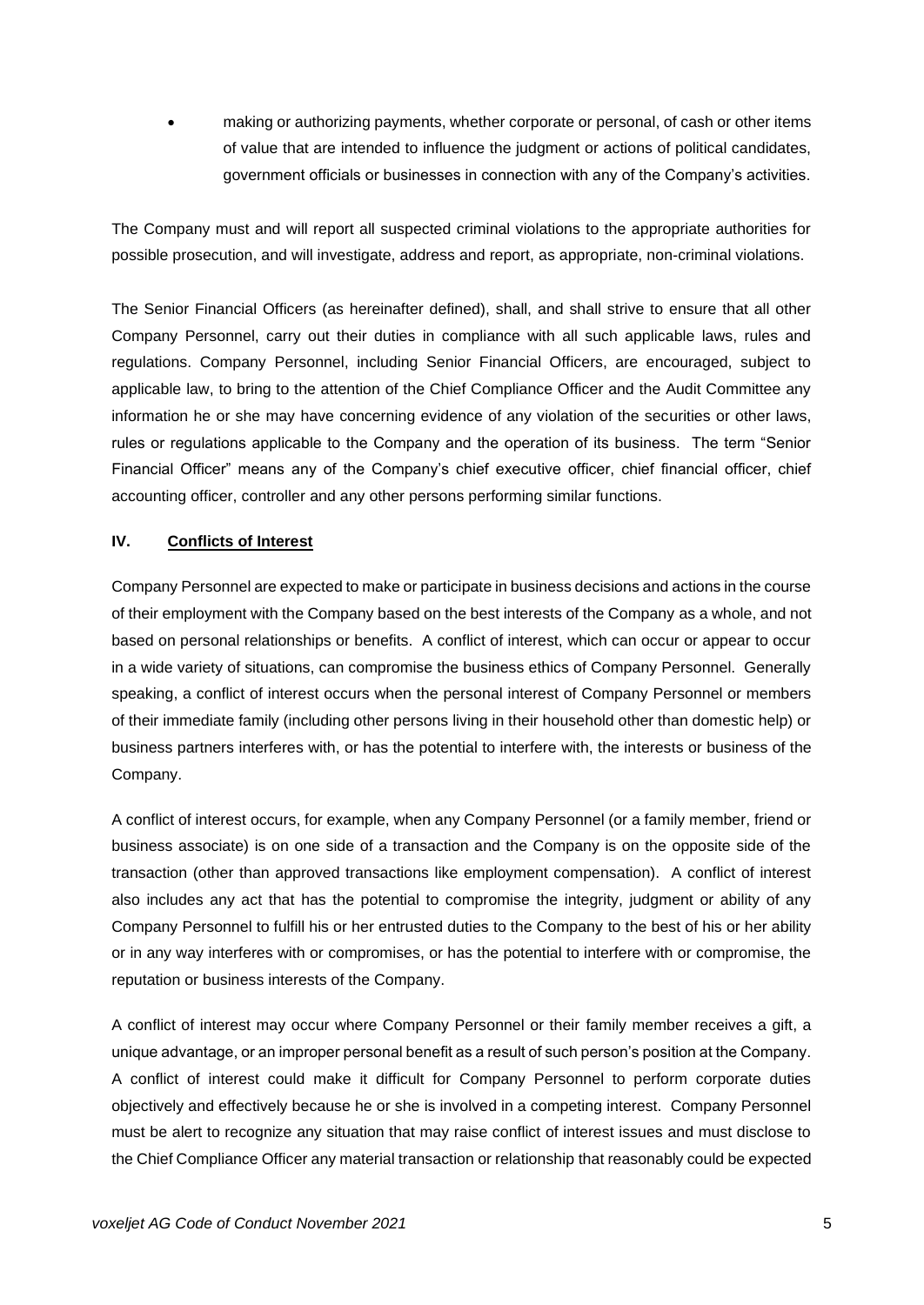to give rise to actual or apparent conflicts of interest with any entity in the voxeljet Group. All conflicts of interest must be reviewed and approved in accordance with the *Conflicts of Interest Review Policy*, which is a sub-policy of this Code.

Examples of conflicts of interest include:

- Having a financial interest in or other personal relationship involving a competitor, customer or supplier to the Company;
- Using Company equipment, facilities or supplies solely for personal purposes;
- Supervising a relative and determining his or her promotions or pay raises;
- Receiving discounts or personal gifts from actual or potential suppliers or customers;
- Engaging in a romantic relationship with Company Personnel with whom he or she is in a supervisory or reporting relationship (i.e., anyone in the supervisory chain); and
- Engaging in a romantic relationship with personnel of a customer or supplier if such Company Personnel has a major influence in negotiations and/or a selection decision regarding such customer or supplier.

Further, conflicts of interest may arise with controlling shareholders of the Company who have influence over the Management Board. Accordingly the Company is not permitted to enter into any transaction with a controlling shareholder unless the Supervisory Board has reviewed and approved such transaction.

Outside Activities/Employment – Any outside activity must not significantly encroach on the time and attention Company Personnel devote to their corporate duties and should not adversely affect the quality or quantity of their work. In addition, Company Personnel may not make use of corporate equipment, facilities or supplies, or imply (without the Company's prior approval) Company sponsorship or support of any outside activity, and under no circumstances are Company Personnel permitted to take for themselves, their family members or others, business opportunities that are discovered or made available by virtue of their positions at the Company. Moreover, Company Personnel may not perform services for or, except as noted in the following paragraph, have a financial interest in any entity that is or to such person's knowledge may become, a vendor, customer or competitor of the Company. Company Personnel are prohibited from taking part in any outside employment without the Company's prior approval.

Investments – Company Personnel may not own a material financial interest in a competitor, customer or supplier of the Company without first notifying the Company and obtaining the permission of a Compliance Officer. In addition, if any immediate family member (including other persons living in their household other than domestic help) of any Company Personnel has a material financial interest in a competitor, customer or supplier of the Company, and a conflict of interest is apparent, the Company must be notified. For purposes of this paragraph, a material financial interest is a direct or indirect economic interest in more than 1% of the shares of any entity.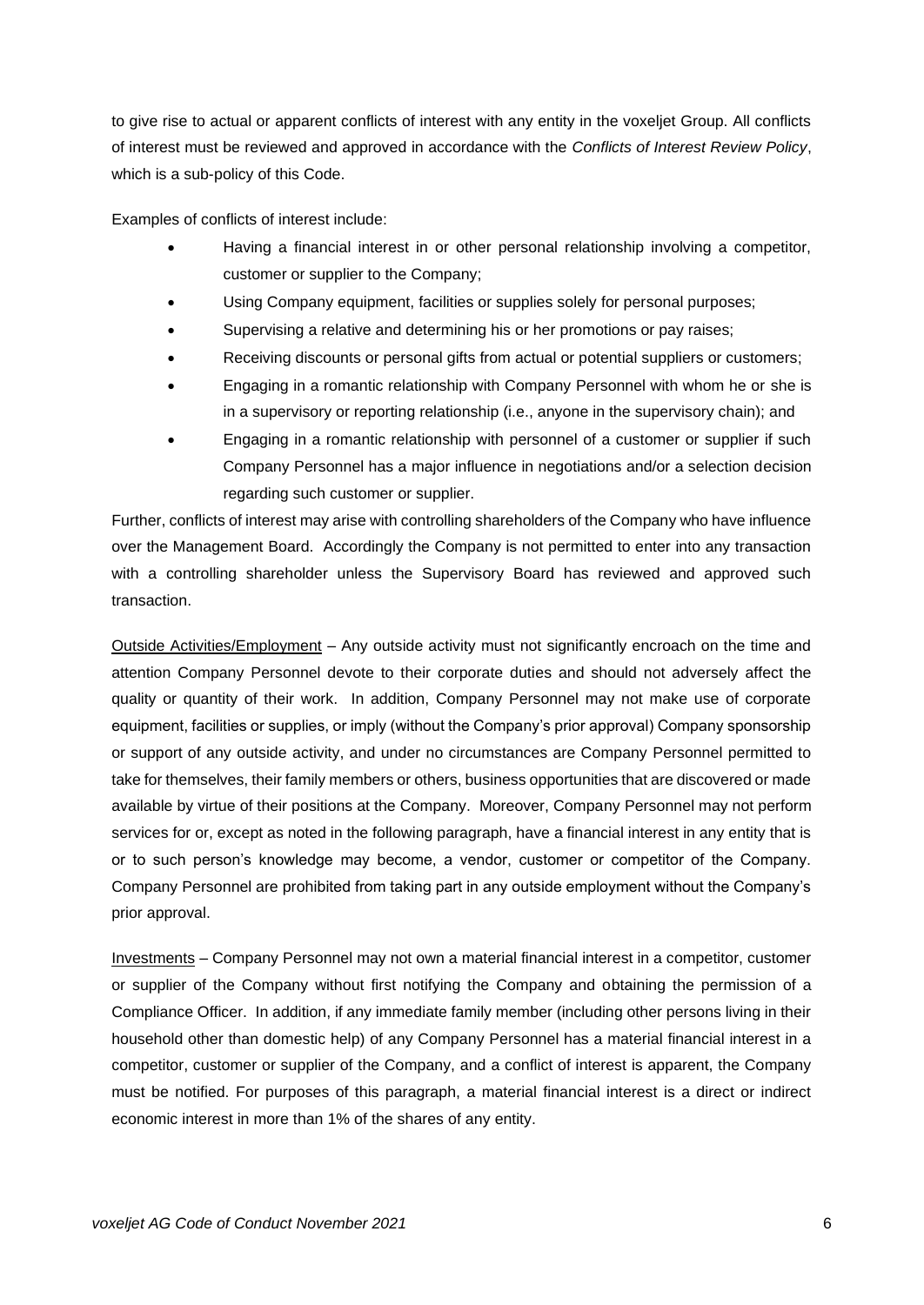Directors of the Company who are not employees of the Company must be sensitive to situations in which they may be associated with, or have business or financial interests in, corporations or other business entities that, from time to time, have business dealings with the Company or that may compete with the Company. While these relationships are not prohibited, they should be avoided where reasonably practicable. Any Senior Financial Officer, director or managerial employee of the Company ("Key Personnel") who has or becomes engaged in such a relationship must promptly bring it to the attention of a Compliance Officer. If a conflict cannot be avoided, it must be managed in an ethical and responsible manner.

Civic/Political Activities and Contributions – Company Personnel are encouraged to participate in civic, charitable or political activities so long as such participation does not encroach on the time and attention they are expected to devote to their Company-related duties. Such activities are to be conducted in a manner that does not involve the Company or its assets or facilities, and does not create an appearance of Company involvement or endorsement. Company Personnel may not make any direct or indirect political contributions of any kind on behalf of the Company or to any government official, and all charitable contributions must comply with the Company's *Anti-Corruption Policy* and related *Anti-Corruption Compliance Procedures*.

Inventions, Books and Publications – Company Personnel must receive written permission from the Chief Compliance Officer in accordance with the *Conflicts of Interest Review Policy* before developing or participating in the development (whether directly or indirectly, or as an advisor, investor or otherwise) outside of the Company, of any products, software, ideas, technologies or intellectual property that may be related to the Company's current or potential business.

Gifts – Company Personnel and members of their families must not give or receive valuable gifts (including gifts or equipment or money, discounts or favored personal treatment) to or from any person associated with the Company's vendors or customers. All gift giving must comply with the Company's *Anti-Corruption Policy* and related *Anti-Corruption Compliance Procedures*. Acceptance of a non-cash gift in the nature of a memento, such as a conference gift, flowers or other inconsequential gift valued at less than one fifty Euros (€50) is permitted but may need to be recorded in accordance with the *Anti-Corruption Policy* and related *Anti-Corruption Compliance Procedures.* Engaging in normal and occasional business related entertainment, such as meals or use of sporting, theatrical or other public event tickets is permissible with the understanding that it is expected that Company Personnel will exercise sound judgment in reliance on this exception so as to avoid any situation that may otherwise be subject to question. Such expenditures must serve a legitimate business purpose. Note that all gifts, including entertainment and travel involving a government official (including any employee of a government-related entity) must be pre-approved and properly recorded in accordance with the *Anti-Corruption Policy* and related *Anti-Corruption Compliance Procedures*. In addition, cash gifts, as well as loans, gift cards, vouchers or the equivalent are prohibited. Please note that in the United States it is forbidden to give anything of value to a government official.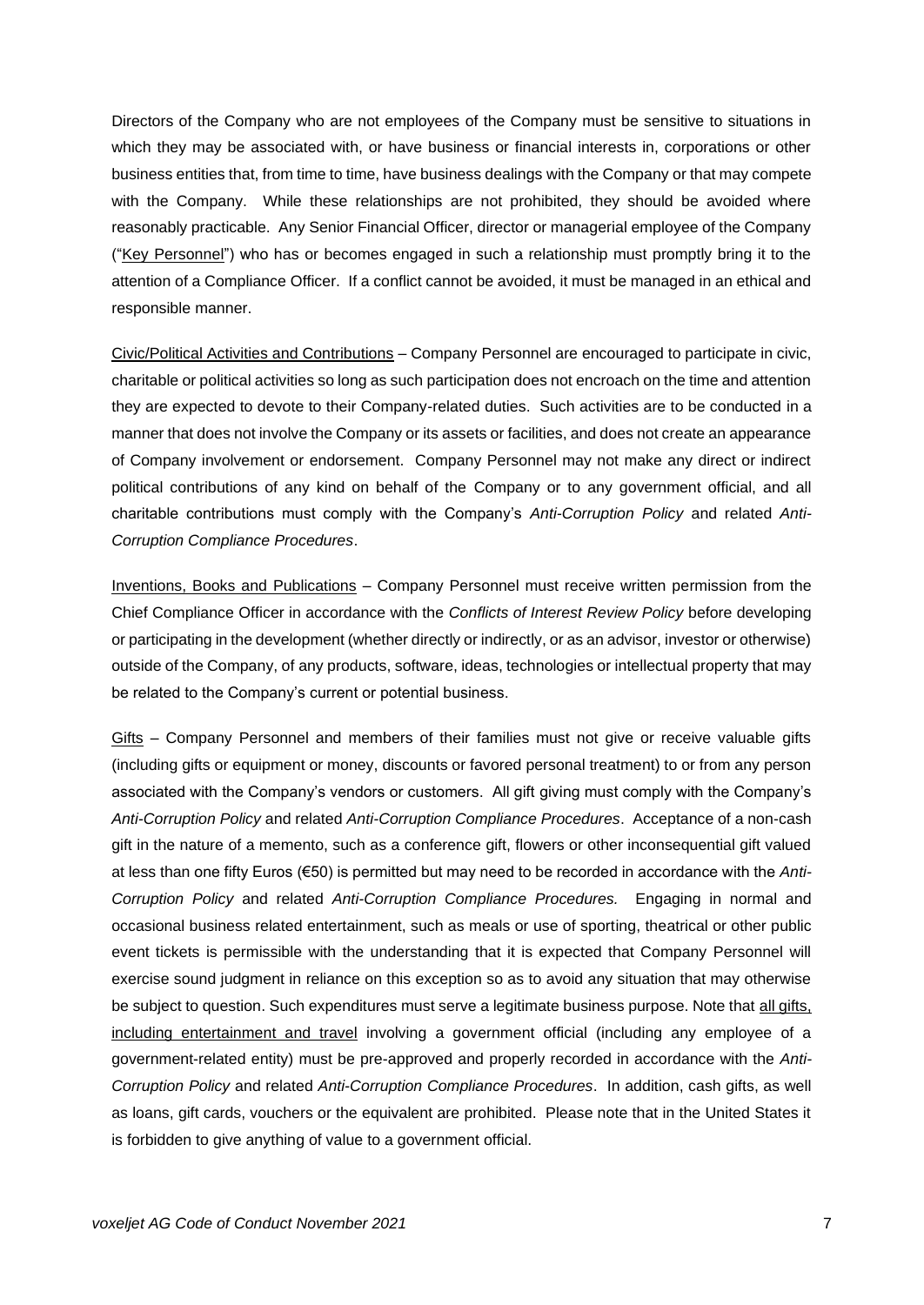Loans to Company Personnel – The Company will not make loans or extend credit guarantees to or for the personal benefit of Company Personnel except as permitted by law, on an arm's length basis and in accordance with the listing standards of any exchange or quotation system on which Company's securities (i.e. ordinary shares or ADS's) are listed.

**Trading with securities of the Company - Personnel may only purchase or sell securities of the Company in accordance and in compliance with the Insider Trading Policy in its current form. The following rules regarding insider trading shall be respected in any case.**

Insider Trading – The Company's policy against insider trading is designed to promote compliance with securities laws and to protect the Company as well as Company representatives from the very serious liability and penalties that can result from violations of these laws.

Insider trading is both illegal and unethical. The buying or selling of any securities on the basis of material, non-public information is prohibited. Company Personnel, at any level, who are aware of nonpublic material information related to the Company or any other businesses may not, directly or indirectly, use such material non-public information in purchasing or selling any securities of the Company or these businesses.

Material and non-public information may not be disclosed to any person outside the Company (including relatives, friends or business associates and regardless of the purpose for which such disclosure may be made) until authorized Company officials have adequately disclosed the information to the public. For any questions regarding these topics, please consult with the Chief Compliance Officer.

"Material Information" is any information that a reasonable investor would consider important in deciding whether to buy, sell or hold securities. Examples include acquisitions and divestitures, changes in Key Personnel, large contracts, material contract cancellations, new products or processes, earnings figures and trends, dividend changes and important information on litigation, contracts or joint ventures. In addition, it should be emphasized that material information does not have to relate to a company's business; information about the contents of a forthcoming publication in the financial press that is expected to affect the market price of a security could well be material.

#### <span id="page-7-0"></span>**V. Fair Dealing**

Company Personnel should deal fairly and in good faith with the Company's other Company Personnel, customers, suppliers, regulators, business partners and others. Company Personnel may not take unfair advantage of anyone through manipulation, concealment, misrepresentation, inappropriate threats, fraud, abuse of confidential information or other related conduct.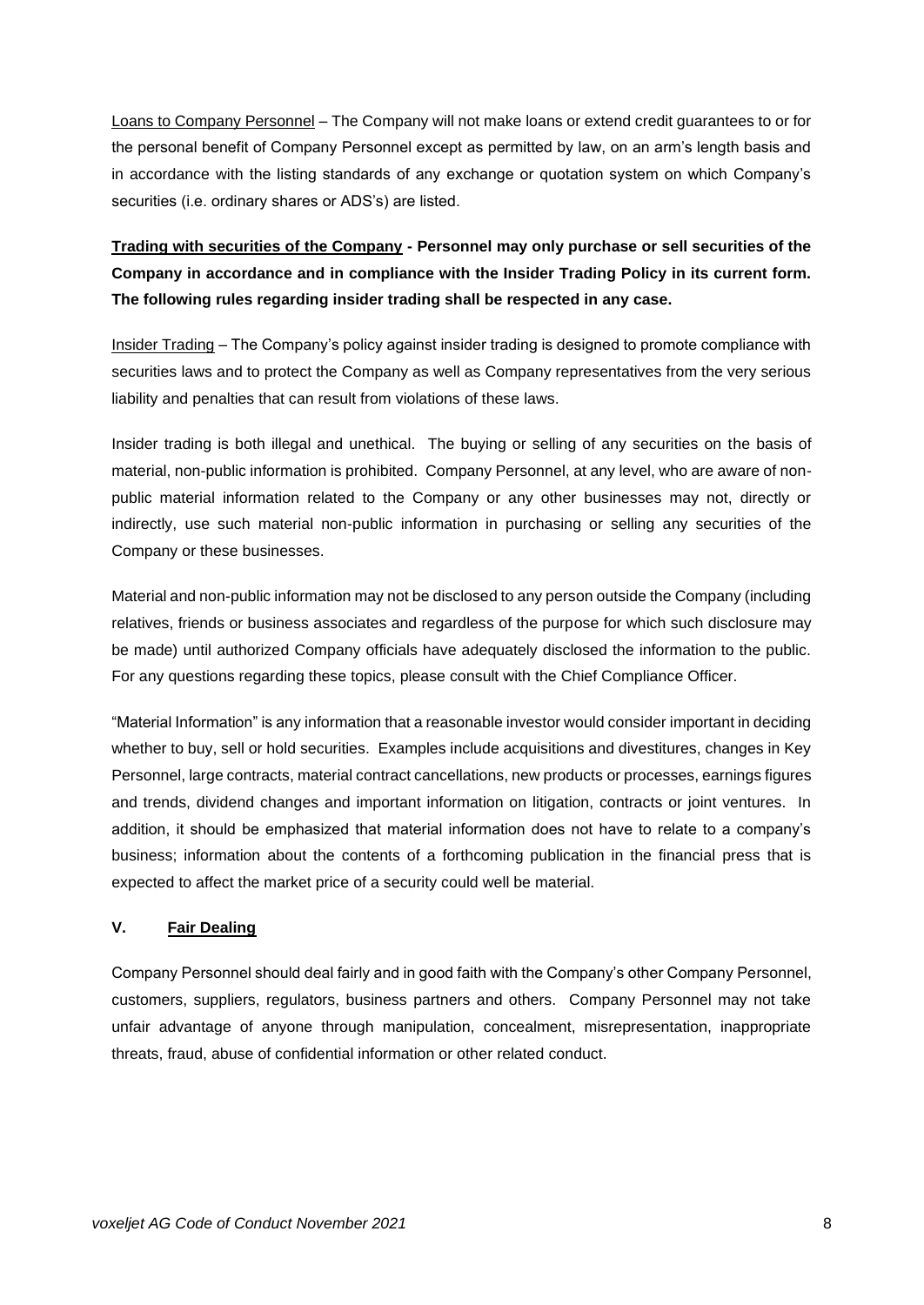#### <span id="page-8-0"></span>**VI. Proper Use of Company Assets**

The Company's assets, including facilities, materials, supplies, information, intellectual property, technologies and concepts, know-how and ideas, business and product plans, information about the Company's business, software, and other assets owned or leased by the Company, or that are otherwise in the Company's possession, may be used only for legitimate business purposes of the Company. Company Personnel are not permitted to take or make use of, steal, or knowingly misappropriate the assets of the Company, including any confidential information of the Company, for such person's own use, the use of another or for an improper or illegal purpose. Company Personnel are not permitted to remove or dispose of anything of value belonging to the Company without the Company's consent. Company Personnel may not destroy Company assets without permission.

#### <span id="page-8-1"></span>**VII. Delegation of Authority**

Company Personnel, and particularly Key Personnel, must exercise due care to ensure that any delegation of authority is reasonable and appropriate in scope, and includes appropriate and continuous monitoring.

#### <span id="page-8-2"></span>**VIII. Handling Confidential Information**

Company Personnel should observe the confidentiality of information that they acquire by virtue of their employment by or affiliation with the Company, including information concerning the Company's financial results, and its customers, vendors, competitors and other Company Personnel. In addition, Company Personnel must safeguard proprietary information, which includes information that is not generally known to the public and has commercial value in the Company's business. Confidential information is extremely valuable to the Company and includes, among other things:

- Computer software systems, databases, documentation and all data therein;
- Financial data (including investments, profits, pricing, costs and accounting);
- Inventions, new product design, research and development;
- Manufacturing processes, techniques and formulae;
- Marketing, advertising and sales programs and strategies;
- Merger, acquisition or divestiture activity or strategy;
- Personnel information (including compensation, recruiting and training);
- Regulatory approval strategies; and
- Strategic business plans.

Company Personnel are expected to protect the confidentiality of all confidential information, whether obtained from or relating to the Company and/or its suppliers, vendors, customers, clients or other third parties having a confidentiality agreement with the Company. Company Personnel should not disclose (even to family) or use any confidential information for any purpose other than on a "need to know"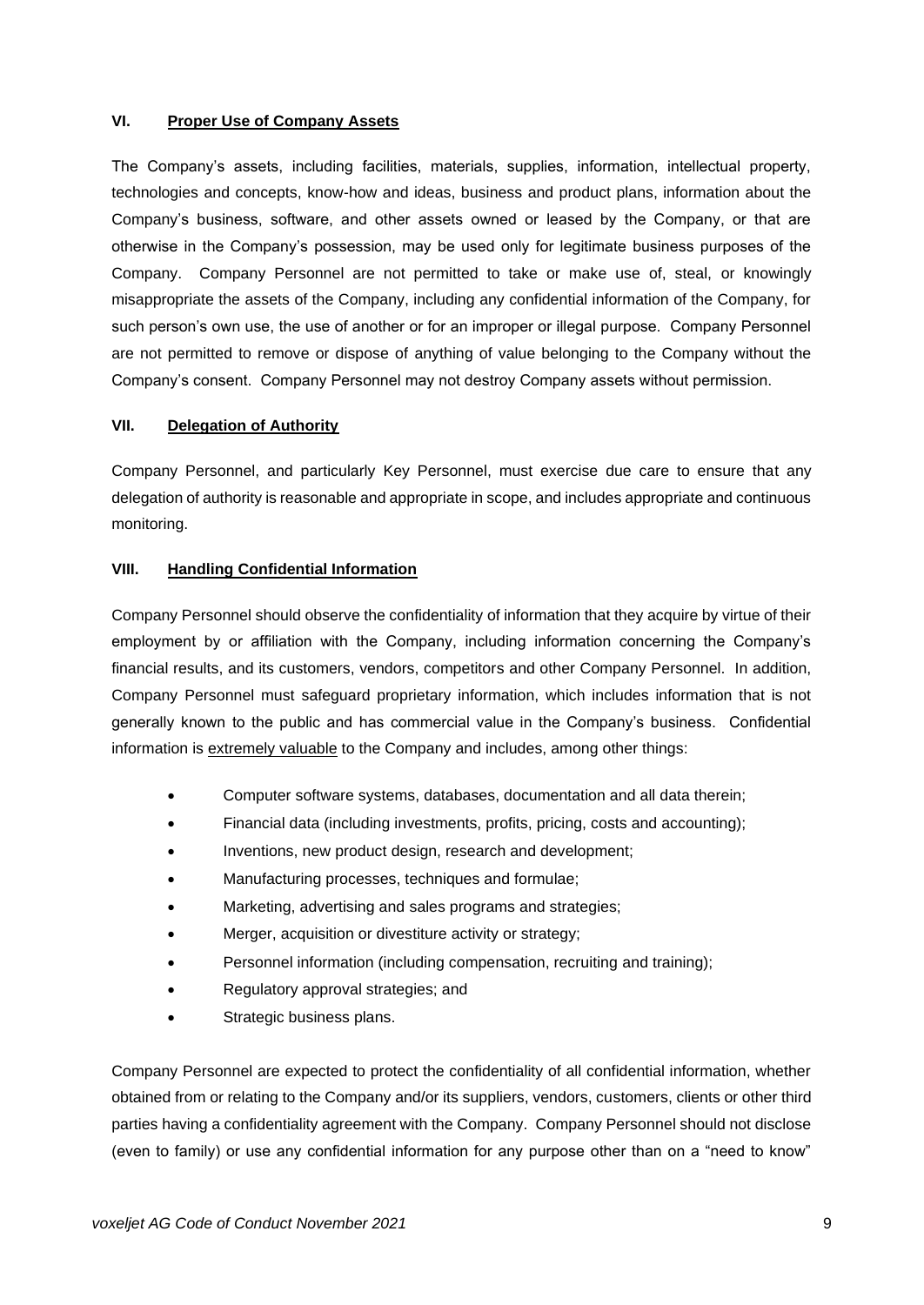basis within the Company. Similarly, Company Personnel should not attempt to obtain or learn confidential information that they do not need to know to perform their own employment or relevant duties. This obligation lasts during the entire term of one's employment with the Company and at all times thereafter.

Company Personnel should not discuss confidential matters in the presence or within hearing range of unauthorized persons, such as in elevators (even on Company property), restaurants, taxis, airplanes or other publicly accessible areas. Cellular telephones or other non-secure means of communication should be used with care.

Any unauthorized use or disclosure of confidential information may subject Company Personnel to civil or criminal liability and may be prosecuted fully by the Company.

#### <span id="page-9-0"></span>**IX. Books and Records; Public Disclosures**

The effective operation of the Company's business, and the integrity of the Company's public disclosures, including those made in the reports and documents filed with the U.S. Securities and Exchange Commission, is dependent on accurate business records. Company Personnel must prepare and maintain all Company books and records accurately and honestly. No false or misleading entries may be made in any books, records or accounts of the Company and no Company funds may be used for any purpose other than as described in the documents supporting the disbursement.

Company Personnel engaged in the preparation of these filings, submissions and communications, including the Senior Financial Officers (collectively, the "Public Disclosure Personnel"), must endeavor to ensure that the Company's filings, submissions, and other public communications accurately and fairly reflect Company transactions and provide full, fair, timely, accurate and understandable disclosure. Depending on their duties and responsibilities, other Company Personnel may be called upon to provide information to assure that the Company's reports are complete, fair and understandable. If requested by Public Disclosure Personnel to provide information for use in such filings, submissions or communications, Company Personnel will provide, as promptly as practicable, accurate, relevant, understandable and complete information on a timely basis.

Company Personnel (including the Senior Financial Officers) who are responsible for any aspect of the Company's internal accounting controls and financial and tax reporting systems must be vigilant in recording entries accurately and honestly and in a manner consistent with all legal requirements. Such Company Personnel, including the Senior Financial Officers, shall promptly bring to the attention of the Chief Compliance Officer and the Audit Committee any information he or she may have concerning (1) significant deficiencies in the design or operation of internal controls which could adversely affect the Company's ability to record, process, summarize and report financial data and (2) any fraud, whether or not material, that involves any Company Personnel who has a significant role in the Company's financial reporting, disclosure or internal controls for disclosure and financial reporting. If you are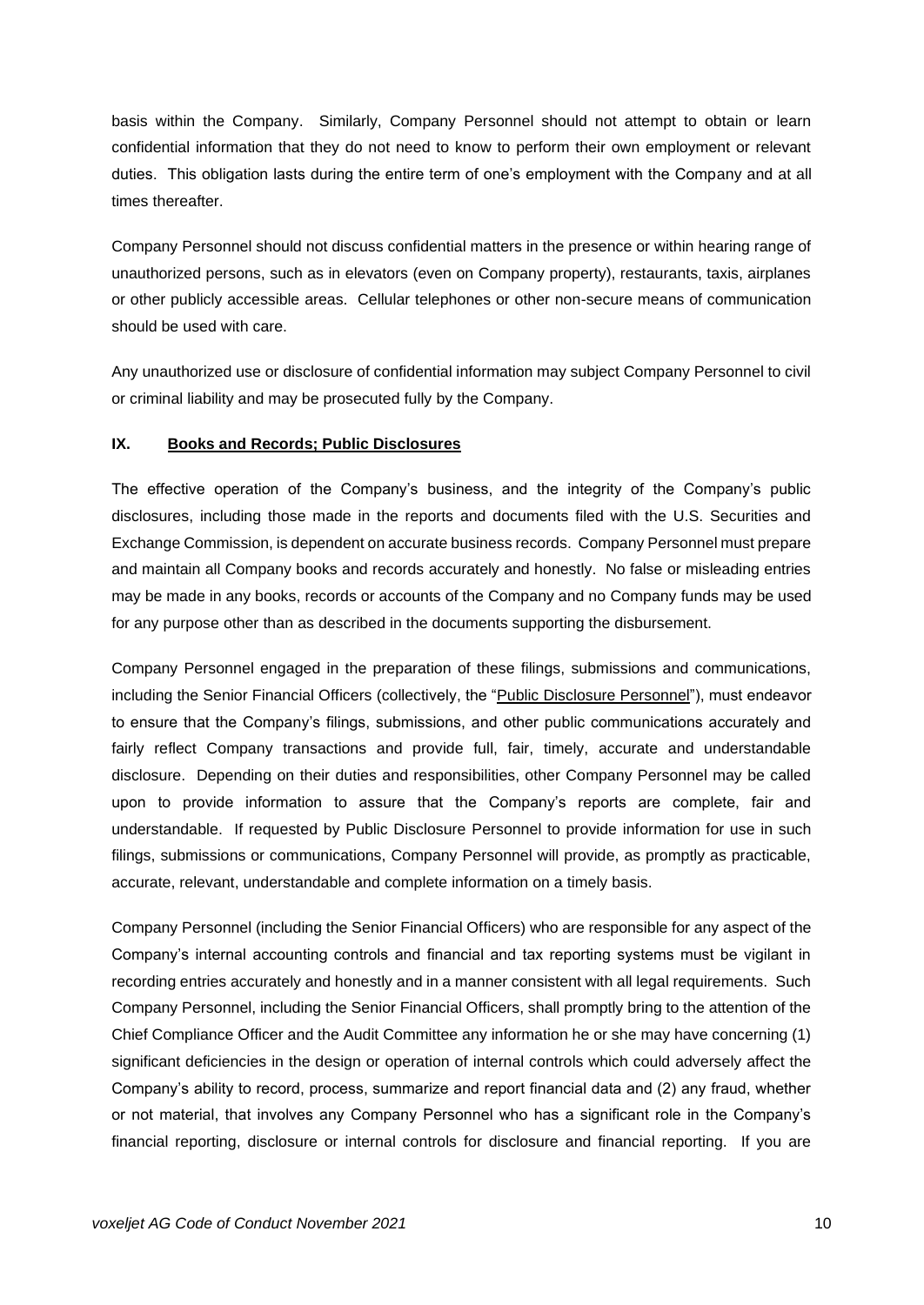uncertain about proper recording of Company transactions or accounting or tax matters generally, you should consult with a Compliance Officer.

Company Personnel must not take any action to fraudulently influence, coerce, manipulate or mislead the Company's accounting department or any independent auditor engaged in the performance of an audit of the Company's financial statements. Complaints or concerns regarding accounting, internal accounting controls or auditing matters should be reported as indicated in Section XVII below.

# <span id="page-10-0"></span>**X. Antitrust and Unfair Competition**

Antitrust – It is the Company's policy to comply fully with the antitrust laws that apply to our operations in Europe and throughout the world. The underlying principle behind these laws is that a person who purchases goods in the marketplace should be able to select from a variety of products at competitive prices unrestricted by artificial restraints, such as price fixing, illegal monopolies and cartels, boycotts and tie-ins. We believe in these principles of free and competitive enterprise and are firmly committed to them.

Certain violations of the antitrust laws are punishable as criminal offenses. Criminal sanctions can include heavy fines and imprisonment. In light of all these considerations, antitrust compliance is extremely important to the Company and all of its Company Personnel. To maintain our compliance with such laws:

- Company Personnel may not discuss with any competitor prices, pricing policies, bids, discounts, profits, costs, margins, new products or processes not previously disclosed publicly, terms or conditions of sale, royalties, warranties, choice of customers, production quotas, territorial markets, production capacities or plans and inventories;
- If a supplier, dealer, sales agent or distributor sells competitor products, discussions should be limited to what is necessary to discuss the Company's prices and terms and conditions of sale;
- Competitive prices may be obtained only from sources other than competitors, such as published lists and mutual customers. It is advisable to mark directly on these materials from whom they were received, and when;
- If at any trade association meeting or at any industry meeting (in particular trade fairs) you become aware of any formal or informal discussions regarding pricing, market or product territorial allocations, standardizations of terms, warranties or specifications, exclusions of certain members or customers or any other topic relating to collusion, you should immediately leave the meeting and bring the matter to the attention of the Chief Compliance Officer;
- Distributors, sales agents and dealers may resell Company products in accordance with their contracts at prices they independently establish and generally they may handle any competitive merchandise. You may not come to any understanding or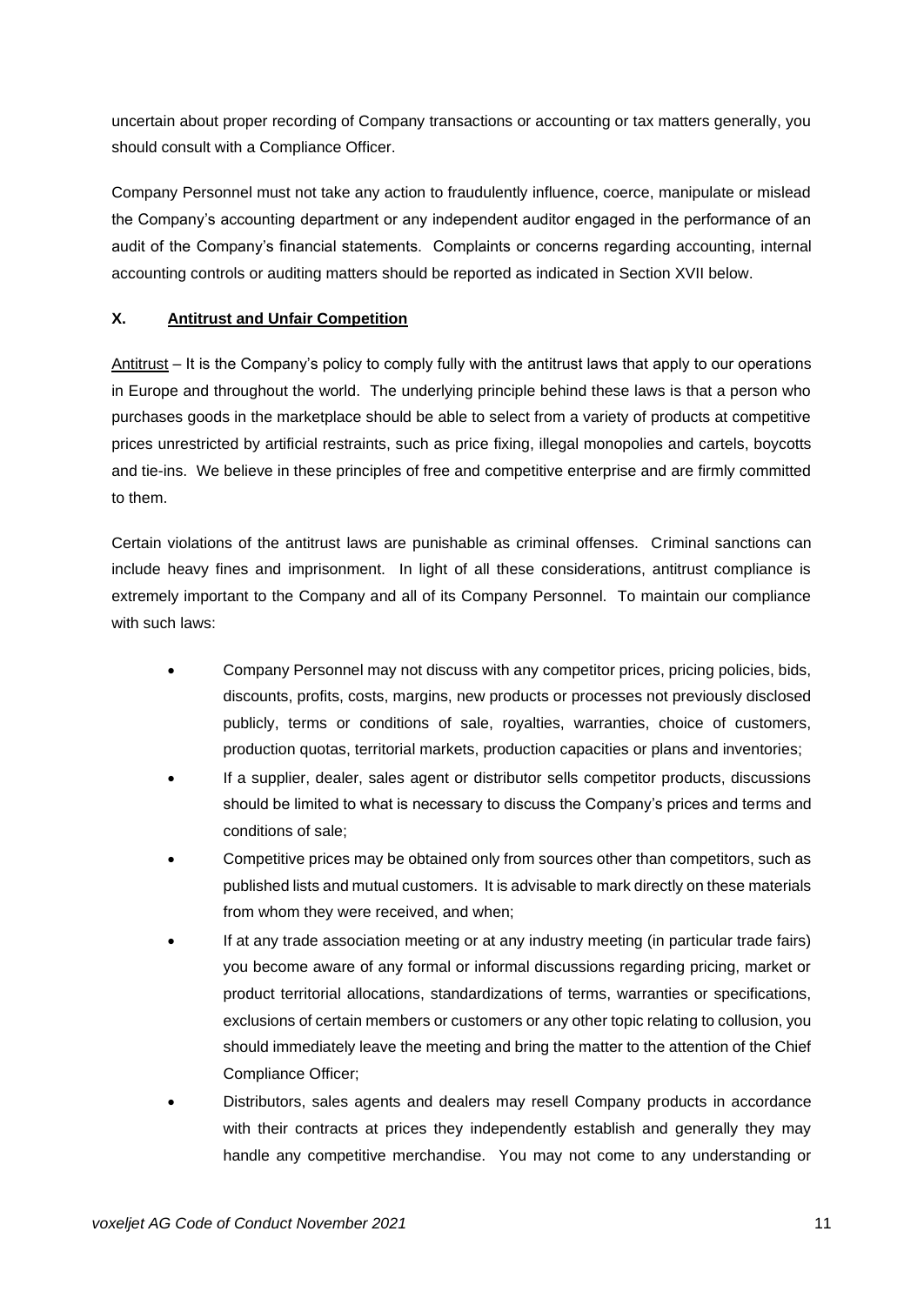agreement with a distributor, sales agent or dealer concerning its resale prices. Limits on a distributor's territory or classes of customers must be carefully reviewed prior to implementation;

- It is against Company policy to make purchases from a supplier dependent on the supplier's agreement to buy from the Company;
- You may not unfairly disparage or undermine the products or services of a competitor, whether by advertisement, demonstration, disparaging comments or innuendo; and
- It is Company policy that all customers and suppliers be treated fairly and not be discriminated against.

Unfair Competition – The federal laws of Germany and national laws in Europe and throughout the world prohibit unfair methods of competition and unfair or deceptive acts and practices. These laws, like antitrust laws, are designed to protect competitors and consumers. While it is impossible to list all types of prohibited conduct, some examples include:

- Commercial bribery or payoffs to induce business or breaches of contracts by others;
- Acquiring a competitor's trade secrets through bribery, espionage or theft;
- Making false, deceptive, or disparaging claims or comparisons regarding competitors or their products;
- Mislabeling products; and
- Making affirmative claims concerning one's own products without a reasonable basis for doing so.

In particular, all public statements by or on behalf of the Company, including in connection with advertising, promotional materials, sales representations, warranties and guarantees, should always be truthful and have a reasonable basis in fact and should not be misleading or purposefully made easily susceptible of misinterpretation.

# <span id="page-11-0"></span>**XI. Anti-Corruption Policy**

The Company takes its anti-corruption obligations extremely seriously. The Chief Compliance Officer and her/his staff are authorized to draft and implement, and supplement and amend from time to time, procedures necessary to implement the intent and purpose of the *Anti-Corruption Policy*, which is a sub-policy of the Company's Code of Conduct and is intended to be read alongside the Company's Code of Conduct.

No Company Personnel, nor any entity in the voxeljet Group, nor any agent, partner, contractor or consultant acting on behalf of Company Personnel or any entity in the voxeljet Group, may make any payment, offer or promise to pay, or authorize payment to any third party, public or private, anywhere in the world, in order to secure an improper benefit. Nor may such persons accept or solicit such payment. "Payment" includes making bribes or kickbacks, as well as conferring anything of value,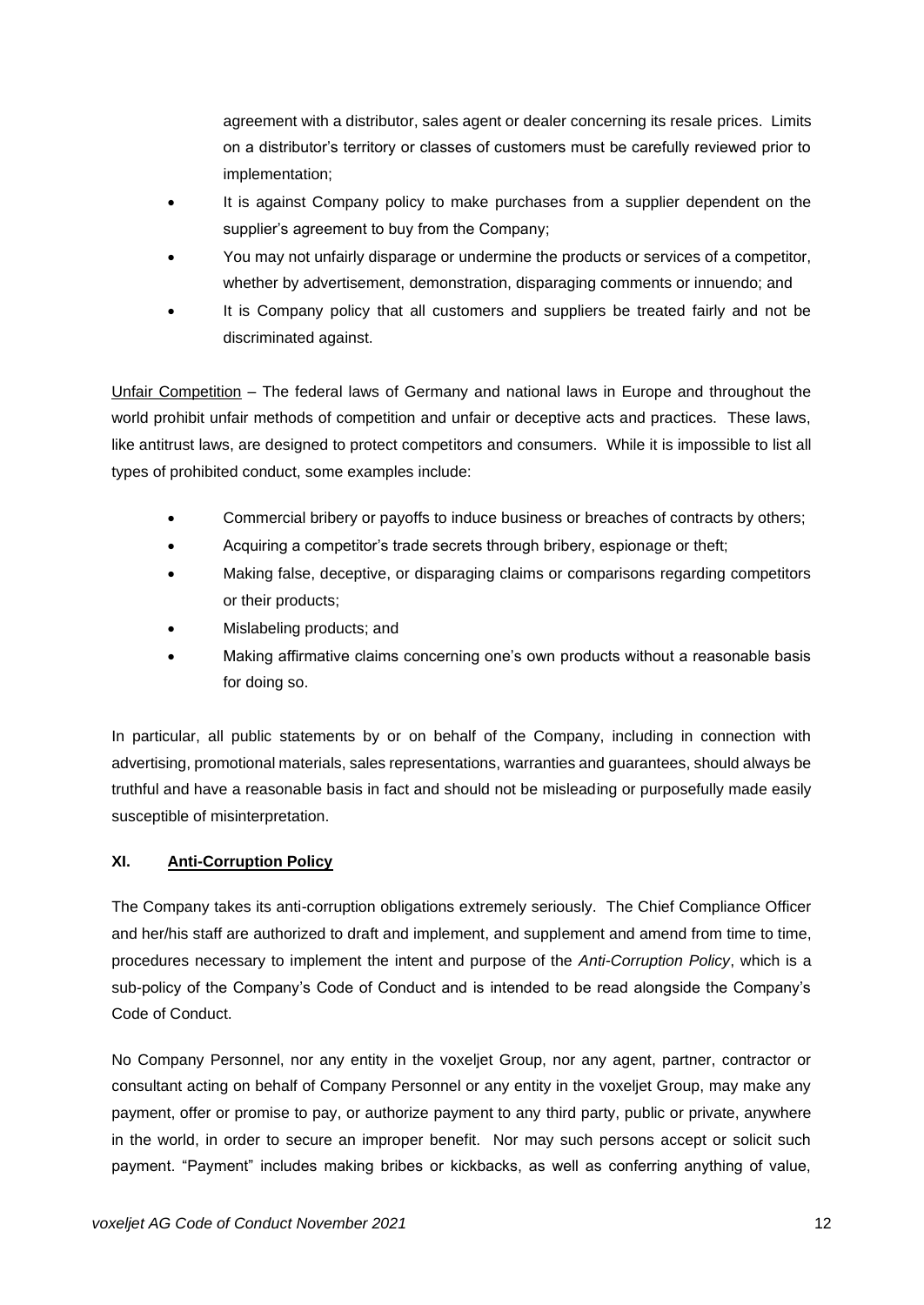whether tangible or intangible (*e.g.*, gifts, entertainment, travel expenses, charitable donations, political contributions, hiring an individual or relative).

Consistent with its "zero tolerance" policy for corruption, the voxeljet Group requires that Company Personnel and any agent, partner, contractor or consultant acting on behalf of Company Personnel or any entity in the voxeljet Group strictly comply with the Company's *Anti-Corruption Policy*, in both letter and in spirit. Any such person found to have engaged in conduct that this policy prohibits will face strict discipline, including potential termination of employment or contract and/or referral to appropriate law enforcement authorities. Due to the absolute nature of this prohibition, no such person will suffer adverse consequences of any kind for reporting such conduct or for refusing to engage in the described conduct, even if such refusal results in loss of business to the Company. To the contrary, the Company's Code of Conduct obligates Company Personnel to promptly report conduct that they believe, in good faith, violates the *Anti-Corruption Policy*.

Company Personnel will strictly comply with the *Anti-Corruption Compliance Procedures* established by the Chief Compliance Officer and her/his staff. These procedures shall require Company Personnel to:

- Take reasonable steps to safe-guard Company exposure to corrupt third parties;
- Receive prior approval for any charitable donations made by the Company;
- Ensure that transactions are transparent and recorded properly;
- Receive prior approval before giving gifts or providing entertainment or anything of value to government officials and other third parties;
- Take necessary precautions when hiring government officials or candidates recommended by them;
- Take necessary precautions to avoid money-laundering;
- Report violations of the *Anti-Corruption Policy* or *Anti-Corruption Compliance Procedures*; and
- Attend applicable trainings.

#### <span id="page-12-0"></span>**XII. Electronic Communications and Data Protection Policy**

The Company furnishes e-mail and Internet access to assist and facilitate business communications. You are expected to employ these communications systems (the "Systems") for legitimate business use in the course of your assigned duties only. Inappropriate use may result in loss of access privileges and disciplinary action up to and including dismissal. The Company may monitor use of the Systems for legitimate corporate purposes.

Confidentiality – Notwithstanding the Company's right to monitor communications or information created in, transmitted by, received from or stored in the Systems as set forth herein, such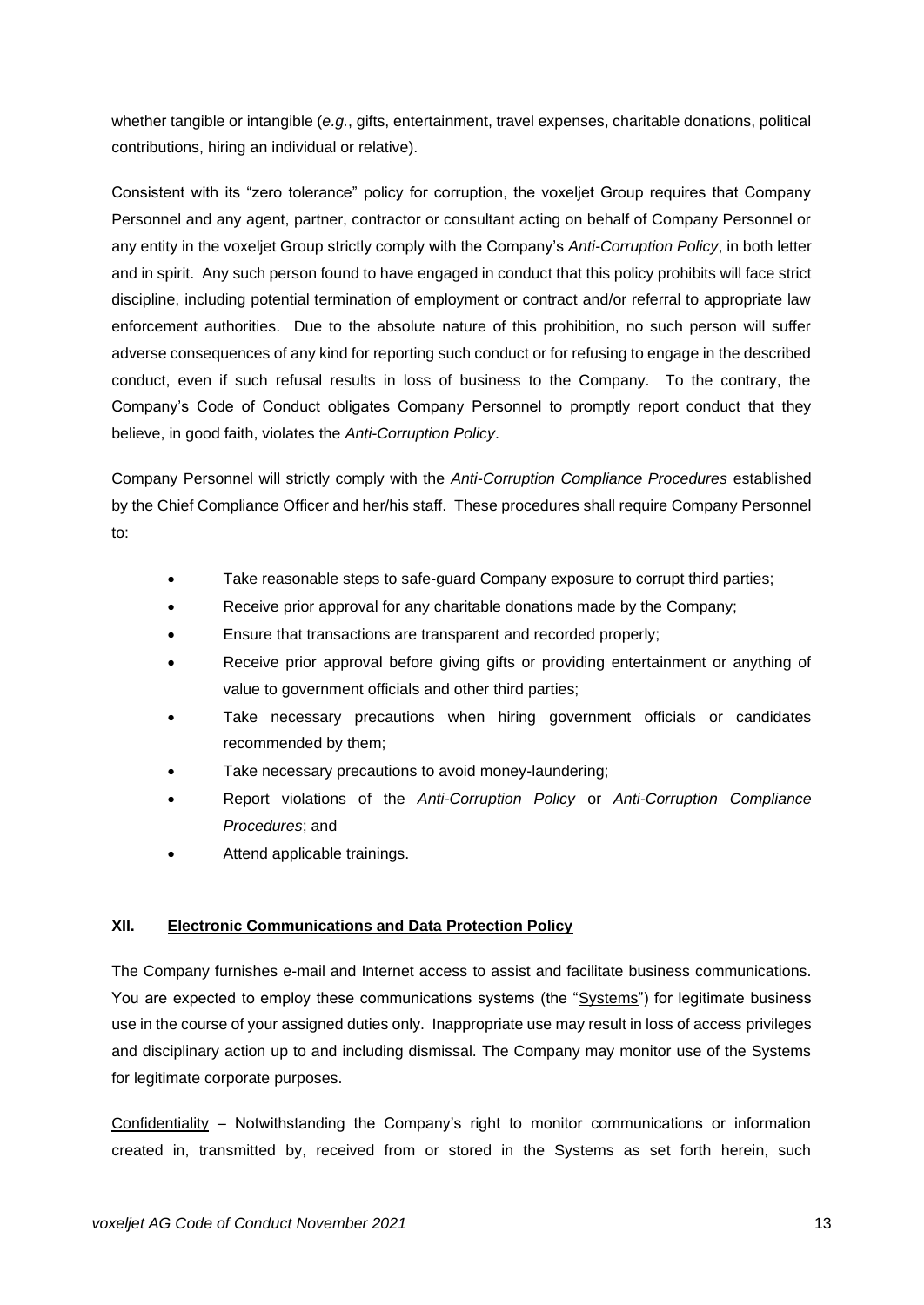communications or information should be treated as confidential by other Company Personnel and accessed only by the intended recipient. Company Personnel are not authorized to access any communications or information not sent to them or needed to be known by them in the course of fulfilling their duties to the Company.

Conduct on the Internet – Company Personnel are reminded to be courteous to other users of the Internet system and always to employ high standards of professionalism and integrity in Internet use.

Litigation – Company records, e-mail and Internet records and computer files may be subject to disclosure to law enforcement or government officials or to other third parties through subpoena or other process. Therefore, Company Personnel are expected to avoid making statements in such messages, records or files that would not reflect favorably on Company Personnel or the Company if disclosed to such parties in litigation or otherwise or that are inaccurate, inappropriate or unlawful.

Data Protection – Personal data may only be collected, processed and used for pre-determined, clear and legitimate business purposes. Personal data must be transmitted and stored in accordance with appropriate security measures and the Company's applicable date protection policies. The Company expends significant resources to prevent unauthorized access to personal data. Company Personnel must not act in a manner that would compromise the Company's efforts in this regard. The collection and use of personal data in the EU is highly regulated. Company Personnel must abide by all applicable privacy laws and protect the privacy of others.

#### <span id="page-13-0"></span>**XIII. Environmental Compliance**

The Company has always had a concern for the environment and conservation. No Company Personnel shall take any action that could jeopardize this association. Accordingly, no Company Personnel shall knowingly allow the Company to be in violation of any environmental law through action or inaction. If any Company Personnel discovers improperly functioning pollution control devices or any potentially hazardous discharges, he or she must report such discovery to his or her supervisor and the Chief Compliance Officer.

#### <span id="page-13-1"></span>**XIV. Mutual Respect and Non-Discrimination**

The diversity and individuality of our employees drive voxeljet's perfomance and innovation. Interactions with one another are characterized by appreciation and fairness. Every single employee is respected as an individual.

There is zero tolerance for discrimination and harassment. Nobody shall be discriminated against, favored or harassed on the basis of ethnic origin, skin color, nationality, gender, religion or ideology, disability, age, military service, sexual orientation or any other characteristic protected by law. Sexual harassment, like all other forms of harassment in the workplace, is generally prohibited. Everybody has the right to be protected against this. Every executive serves as a role model with his or her behavior and is responsible for creating a work environment free of discrimination and harassment. In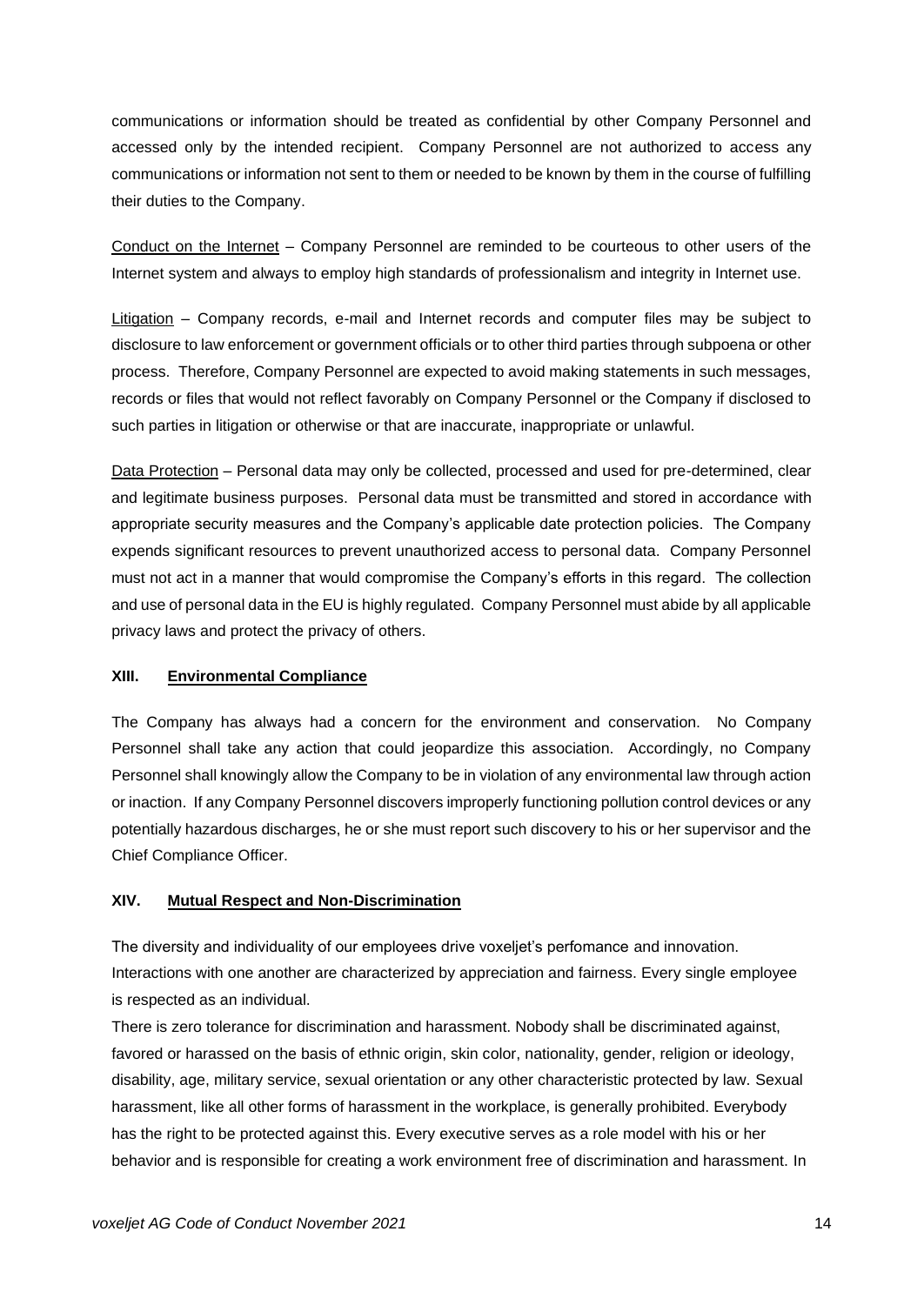addition, the regulations of the internal guideline for the protection from sexual discrimination and harassment in the workplace (no. 2015-05) apply.

# <span id="page-14-0"></span>**XV. Employee Safety**

All Company Personnel have a right to safe working conditions. While the Company is responsible for and endeavors to supply a safe working environment, all Company Personnel have the responsibility to act responsibly and assure that their conduct does not jeopardize the health or safety of themselves or other Company Personnel.

# <span id="page-14-1"></span>**XVI. Government Procurement**

It is the Company's policy to sell to all customers, including government-related entities, in an ethical, honest and fair manner. Listed below are some of the key requirements of doing business with the government:

- Accurately representing which Company products are covered by government contracts;
- Providing high-quality products at fair and reasonable prices;
- Not offering or accepting kickbacks, bribes, gifts or other gratuities except as permitted by the Company's *Anti-Corruption Policy* and related *Anti-Corruption Compliance Procedures*;
- Not soliciting or obtaining proprietary or source selection information from government officials prior to the award of a contract;
- Hiring present and former government personnel only in compliance with applicable laws and regulations; and
- Complying with laws and regulations ensuring the ethical conduct of participants in procurement set forth by federal, state and municipal agencies.

Any business, travel or entertainment involving a government entity or a government official must comply with the Company's *Anti-Corruption Policy* and related *Anti-Corruption Compliance Procedures*.

# <span id="page-14-2"></span>**XVII. Doing Business Internationally**

 $Generally - While the Company must adapt to business customs and market practices in global$ markets, all Company Personnel worldwide will adhere to the standards of this Code. All Key Personnel in our international operations will also respect the laws, cultures and customs of all countries in which the Company operates and will conduct the Company's overseas activities in a way that upholds the Company's standards.

International Boycotts – Any request to participate in an international boycott must be reported to the Chief Compliance Officer. An example of such request might be the request for a certificate of origin,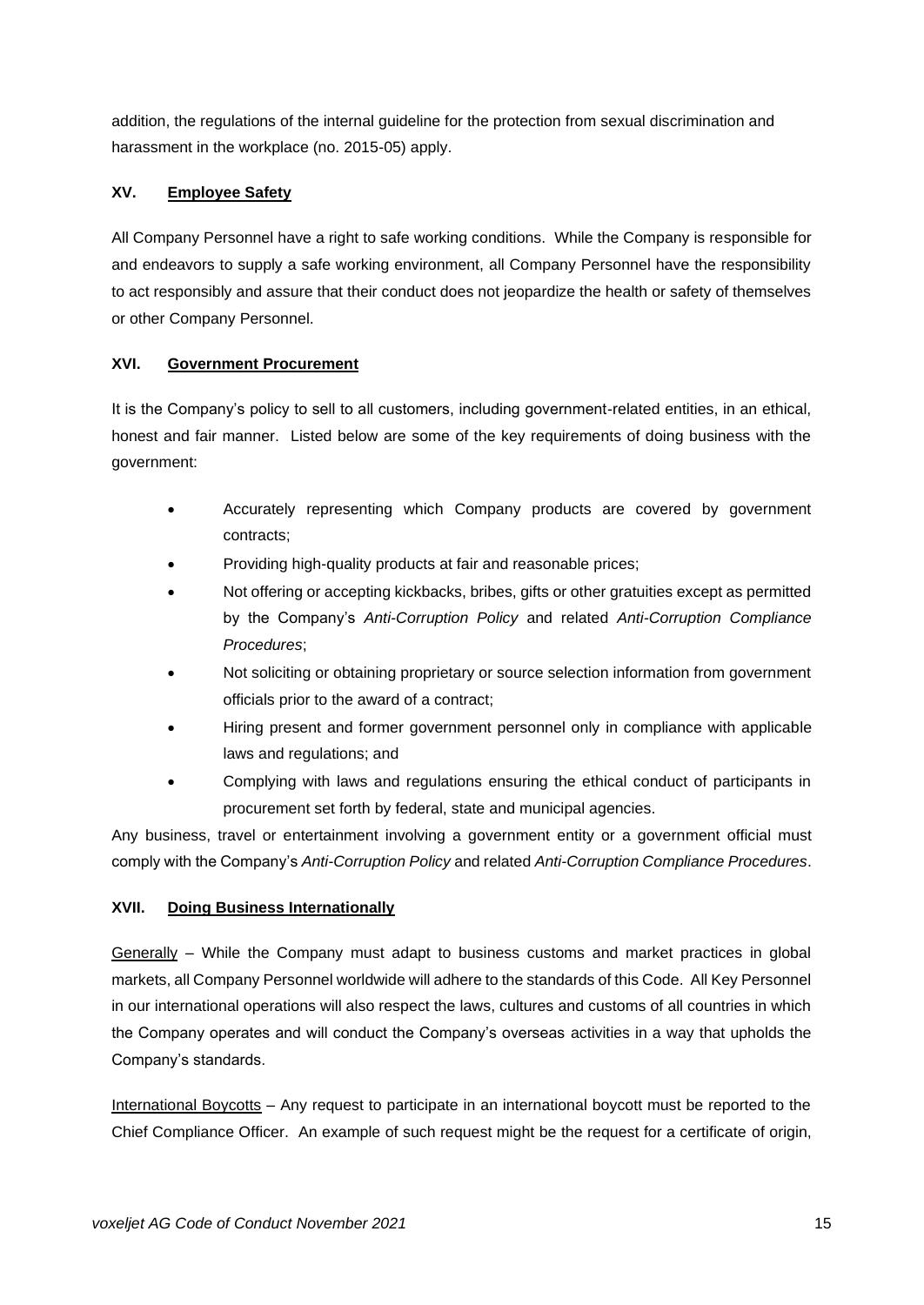where the customer will ask for our certification that the products supplied are not made in a certain country, like Israel.

Export and Import Control Laws and Regulations – The Company must comply with all export and import control laws and regulations of all countries in which the Company does business. Failure to comply with these laws and regulations may result in heavy fines and penalties and loss of exporting or importing privileges.

#### <span id="page-15-0"></span>**XVIII. Report of Violations**

Administration – General Policy Regarding Report of Violations – Company Personnel (including the Senior Financial Officers) who observe, learn of, or, in good faith, suspect a violation of this Code involving the accounting, internal controls, banking, or financial areas of the Company's business or any criminal act, including fraud, bribery and other forms of corruption, must immediately report the suspected violation to the Chief Compliance Officer. Company Personnel who report violations or suspected violations in good faith will not be subject to retaliation of any kind. Reported violations will be investigated and addressed promptly and will be treated confidentially to the extent possible.

#### Reporting Procedure

- Notification of violation **An initial consultation by telephone with a Compliance Officer is preferred in order to give the Company the opportunity to involve legal counsel**. Reporting shall be managed on a regional basis, provided that breaches of the type noted above shall be reported promptly to the Chief Compliance Officer. Anonymous reporting is generally not available other than for Company Personnel (if any) working in the United States or who otherwise have substantial contacts with the United States, and then only if the matter concerns the Company's accounting or auditing matters or as otherwise required by applicable law. A current list of the Compliance Officers and their contact information is attached as Exhibit B. It is unacceptable and is a violation of this Code of Conduct to submit a report of violation knowing it is false.
- Investigation Reports of violations will be investigated under the supervision of the Chief Compliance Officer in accordance with applicable laws and the advice of legal counsel if desired. Company Personnel are required to cooperate fully in the investigation of reported violations and to provide truthful, complete and accurate information.
- Confidentiality Anonymous reporting is generally not permitted. However, except as may be required by law or the reasonable requirements of the investigation, the Chief Compliance Officer and others conducting the investigation shall not disclose the identity of anyone who reports a suspected violation. Only Company Personnel with a legitimate need to know of the issues under investigation, or who are in a position to seek a remedy,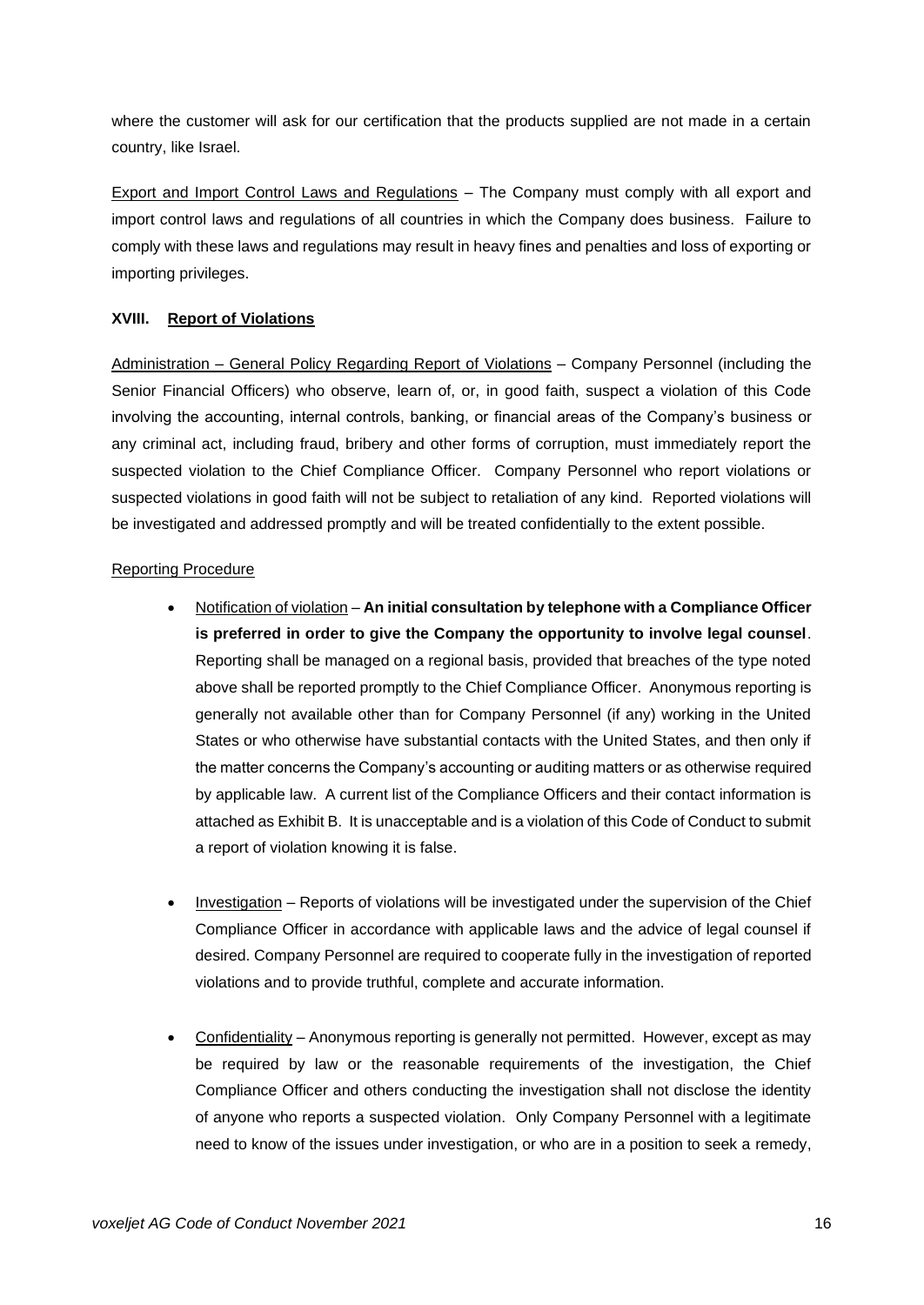shall be informed of the matter. Only personal data relevant to the investigation or to disciplinary, legal or criminal proceedings made in connection with the investigation shall be retained by the Company, and only to the extent permitted by applicable law.

• **Whistleblower Protection Against Retaliation – Retaliation in any form against an individual who reports an alleged violation of this Code of Conduct, even if the report is mistaken, may itself be a violation of law and is a serious violation of this Code of Conduct. This is sometimes called "Whistleblower" protection. Any alleged act of retaliation must be reported immediately to the Chief Compliance Officer. If determined to have in fact occurred, any act of retaliation will result in appropriate disciplinary action, which may include termination of employment.**

#### <span id="page-16-0"></span>**XIX. Waivers to the Code**

Requests for a waiver of a provision of this Code of Conduct must be submitted in writing to the Chief Compliance Officer for appropriate review, except that waivers for conflicts of interest must be submitted and processed in accordance with the Conflicts of Interest Review Policy. For any case involving Key Personnel, only the Chief Compliance Officer (and the Management Board if the Chief Compliance Officer refers such case to the Management Board) shall have the authority to waive a provision of this Code; provided that for any case involving a member of the Management Board, only the Supervisory Board shall have the authority to waive a provision of this Code and for any case involving a member of the Supervisory Board, only the Audit Committee shall have the authority to waive a provision of this Code. Any amendment or waiver of a provision of this Code applicable to Key Personnel (including Senior Financial Officers) or members of the Management Board or the Supervisory Board shall be promptly disclosed on the Company's website to the extent required by applicable law, rule or regulation, including applicable securities laws. Statements in this Code of Conduct to the effect that certain actions may be taken only with the "Company's approval" will be interpreted to mean that appropriate Compliance Officers or the Audit Committee must give prior written approval before the proposed action may be undertaken.

#### <span id="page-16-1"></span>**XX. Compliance with the Code of Conduct and its Sub-Policies**

Adherence to Code; Disciplinary Action – Company Personnel have a responsibility to understand and follow this Code of Conduct. Key Personnel are required to make certain certifications set forth in Exhibit A. Company Personnel are expected to perform their work with honesty and integrity in all areas not specifically addressed in this Code. A violation of this Code may result in appropriate disciplinary action, including the possible termination of employment, and also may subject Company Personnel (including Senior Financial Officers) to civil or criminal liability.

Communications; Training; Annual Certification – The Company strongly encourages dialogue among Company Personnel and their supervisors to make everyone aware of situations that give rise to ethical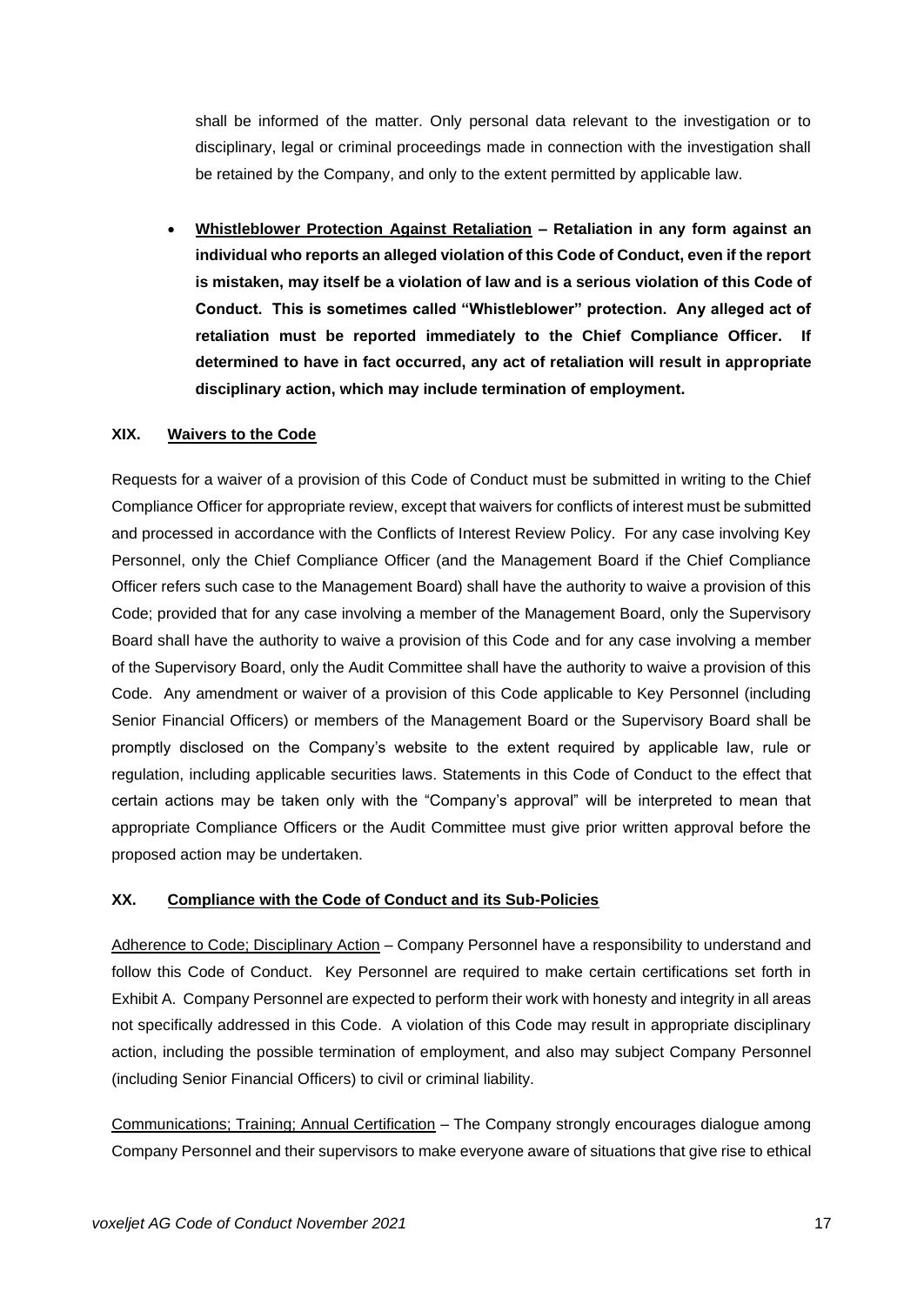questions and to articulate acceptable ways of handling those situations. Company Personnel will receive periodic training on the contents and importance of this Code of Conduct and related policies and the manner in which violations must be reported and waivers must be requested. In addition, Key Personnel have an obligation to certify annually that he or she has reviewed this Code of Conduct.

Responsibility of Key Personnel – All Key Personnel (including Senior Financial Officers) shall be responsible for the enforcement of, and compliance with, this Code of Conduct, including necessary distribution to assure Company Personnel knowledge and compliance. Key Personnel are expected to promote honest and ethical conduct, including the ethical handling of actual or apparent conflicts of interest between personal and professional relationships. Key Personnel may be disciplined if they condone misconduct, do not report misconduct, do not take reasonable measures to detect misconduct, or do not demonstrate the appropriate leadership to insure compliance.

#### <span id="page-17-0"></span>**XXI. Sub-Policies and Other Policies and Procedures**

The *Anti-Corruption Policy* and *Conflicts of Interest Review Policy* are sub-policies of this Code, have been approved by voxeljet AG and should be read in conjunction with this Code. A violation of any such sub-policy shall constitute a violation of this Code. The Chief Compliance Officer is authorized to create and implement, and modify from time to time, anti-corruption procedures designed to fulfill the intent and purpose of this Code and the *Anti-Corruption Policy*. Company Personnel are required to comply with such procedures.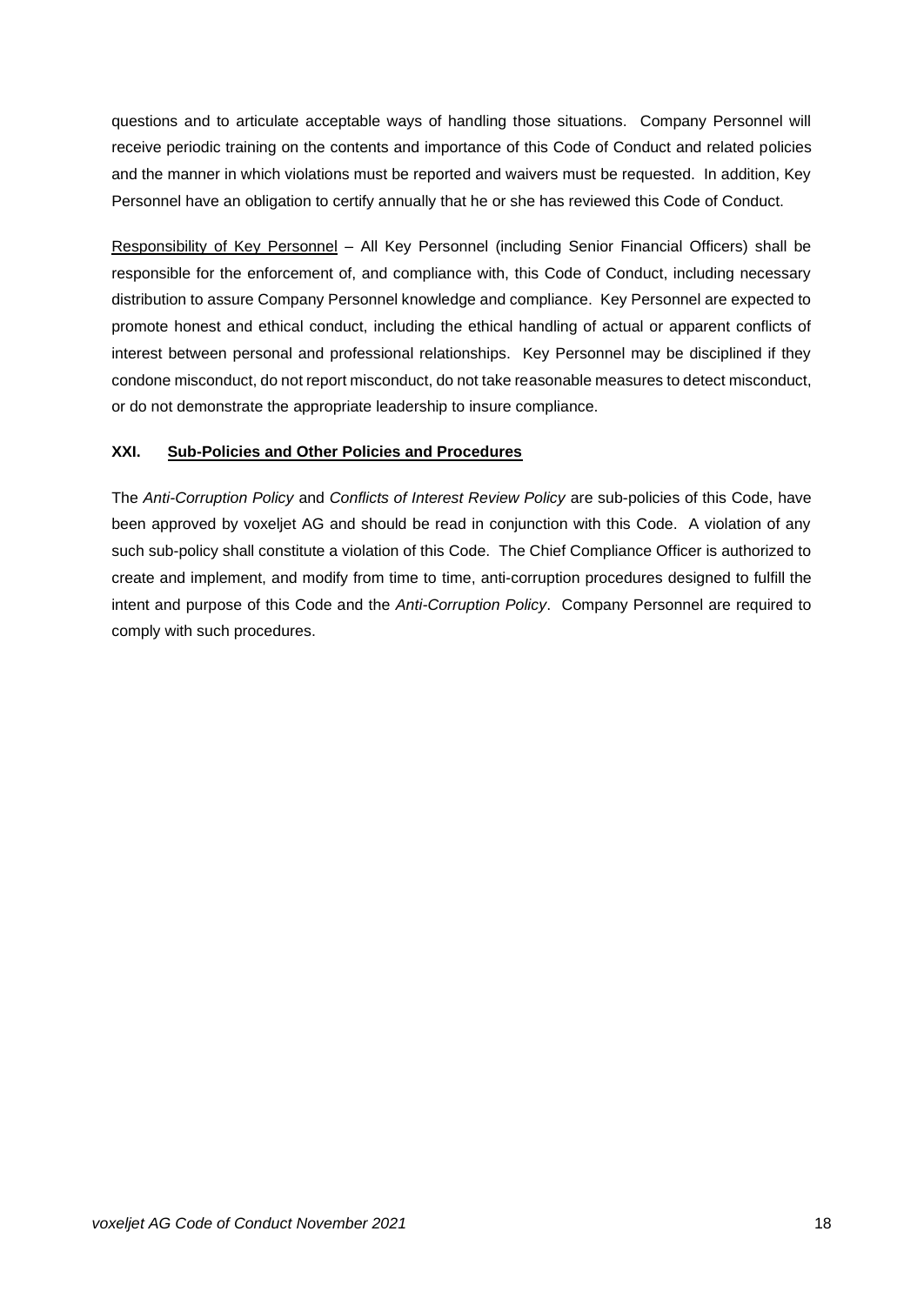#### **EXHIBIT A**

#### **VOXELJET AG**

#### **CODE OF CONDUCT DISCLOSURE STATEMENT**

This certification is to be completed in connection with the initial appointment or employment of a director, officer, manager or other key employee of voxeljet AG or its subsidiaries and on an annual basis thereafter.

As a director, officer, manager or other key employee of voxeljet AG (the "Company"), I hereby certify as follows:

- 1. I have received a copy of the Company's Code of Conduct (including its sub-policies).
- 2. I have read, understand and agree to comply with the Company's Code of Conduct (including its sub-policies).
- 3. I am currently in compliance and, as applicable, members of my family and/or my business associates are in compliance, with the terms of the Company's Code of Conduct (including its sub-policies) and all obligations imposed by it, except as disclosed below or on a separate page attached to this statement.
- 4. I am not aware of any conduct on the part of any person associated with the Company that I am obligated to disclose under the Code of Conduct, except with respect to any matters that I may have disclosed to the Chief Compliance Officer.

I understand that this Disclosure Statement may be available to the Chief Compliance Officers, the management board (*Vorstand*) of the Company and outside legal counsel and that I am responsible for keeping the representations that I make on this Disclosure Statement current.

**Signature** 

Name

Date

Comments or disclosures with respect to items 1-4: (Use separate page if necessary)

*voxeljet* AG Code of Conduct November 2021 1992 1993